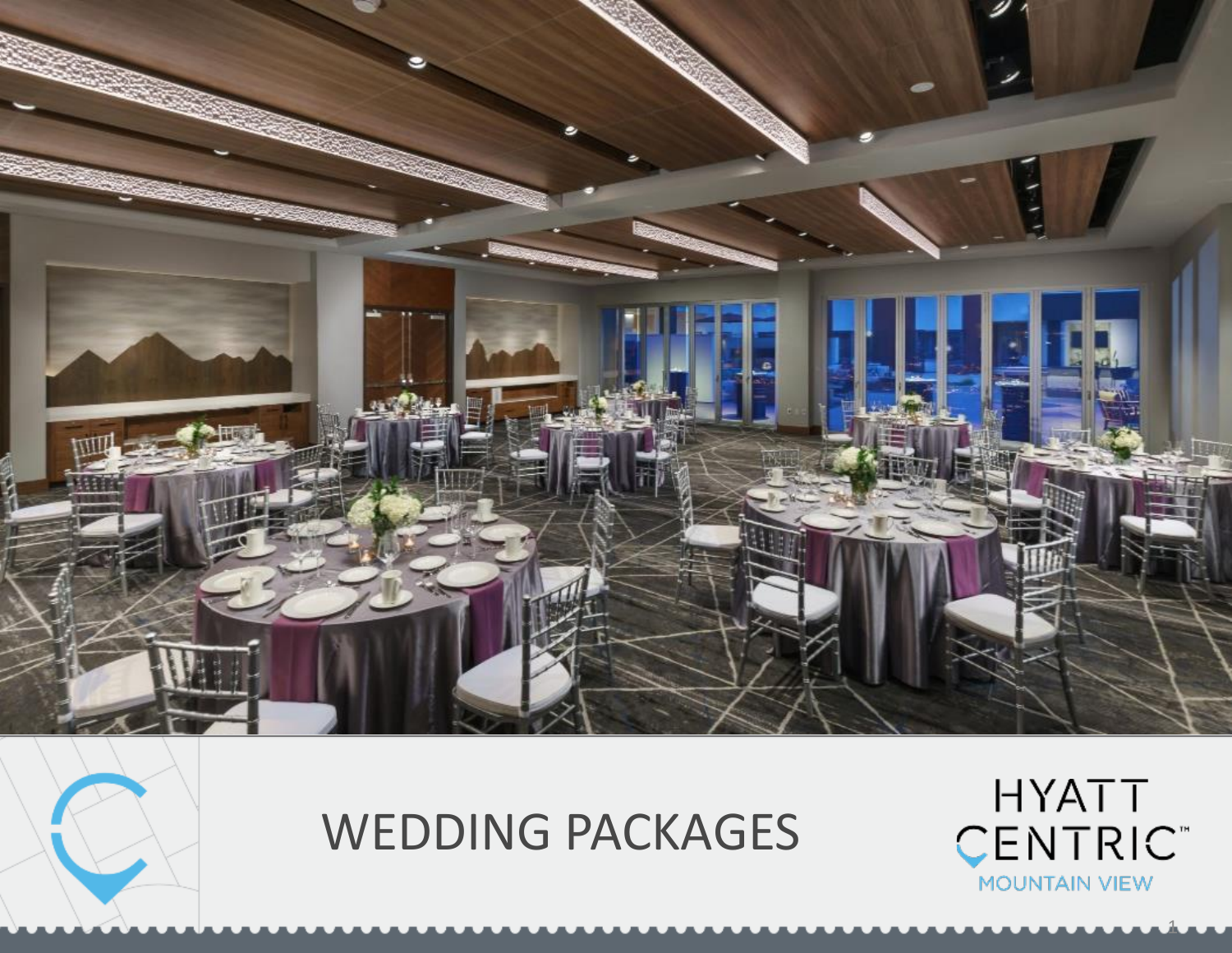# ABOUT HYATT CENTRIC MOUNTAIN VIEW

### HYATT CENTRIC MOUNTAIN VIEW

Tech -forward décor and original artwork create a sense of place in this 167 -room boutique hotel, paying homage to the birthplace of modern technology.

### **LOCATION**

Ideal location in the Village at San Antonio Center that's just steps away from restaurants, retailers, a movie theatre and more, and central to downtown Mountain View, Los Altos & Palo Alto.

### GUESTROOMS

Intriguing artwork adds interest to the spacious guest rooms at Hyatt Centric Mountain View, which offer dedicated workspace and a comfortable seating area. Choose a deluxe room or upgrade to a one bedroom king suite featuring a separate parlor.

#### SPECIAL EVENTS VENUE

This design -forward hotel offers 10,000 sq. ft. of lively event space, both inside and out, divided into 11 distinct settings. The elegant Cloud Ballroom features floor -to ceiling glass walls that slide open to access al fresco seating.

### PARKING

Parking is available at the adjacent parking garage (overnight charges apply).

#### **SHOPPING**

Abundant shopping exists in San Antonio Village as well as Los Altos' Village Triangle, Mountain View's Castro Street, Palo Alto's University Ave and Stanford Shopping Center.

### TRANSPORTATION

San Francisco Airport (SFO) 22.6 miles San Jose Airport (SJC) 12.5 miles Palo Alto Airport (KPAO, PAO) 4.8 miles Caltrain San Antonio Stop 0.4 miles Bus (VTA and Stanford Shuttle) 0.3 miles

### **CUISINE**

Bar and catering services are provided by Fairchild's Public House Restaurant & Bar, the onsite eatery at the hotel. The menu is inspired by California favorites, with dishes crafted using locally -sourced ingredients and produce.



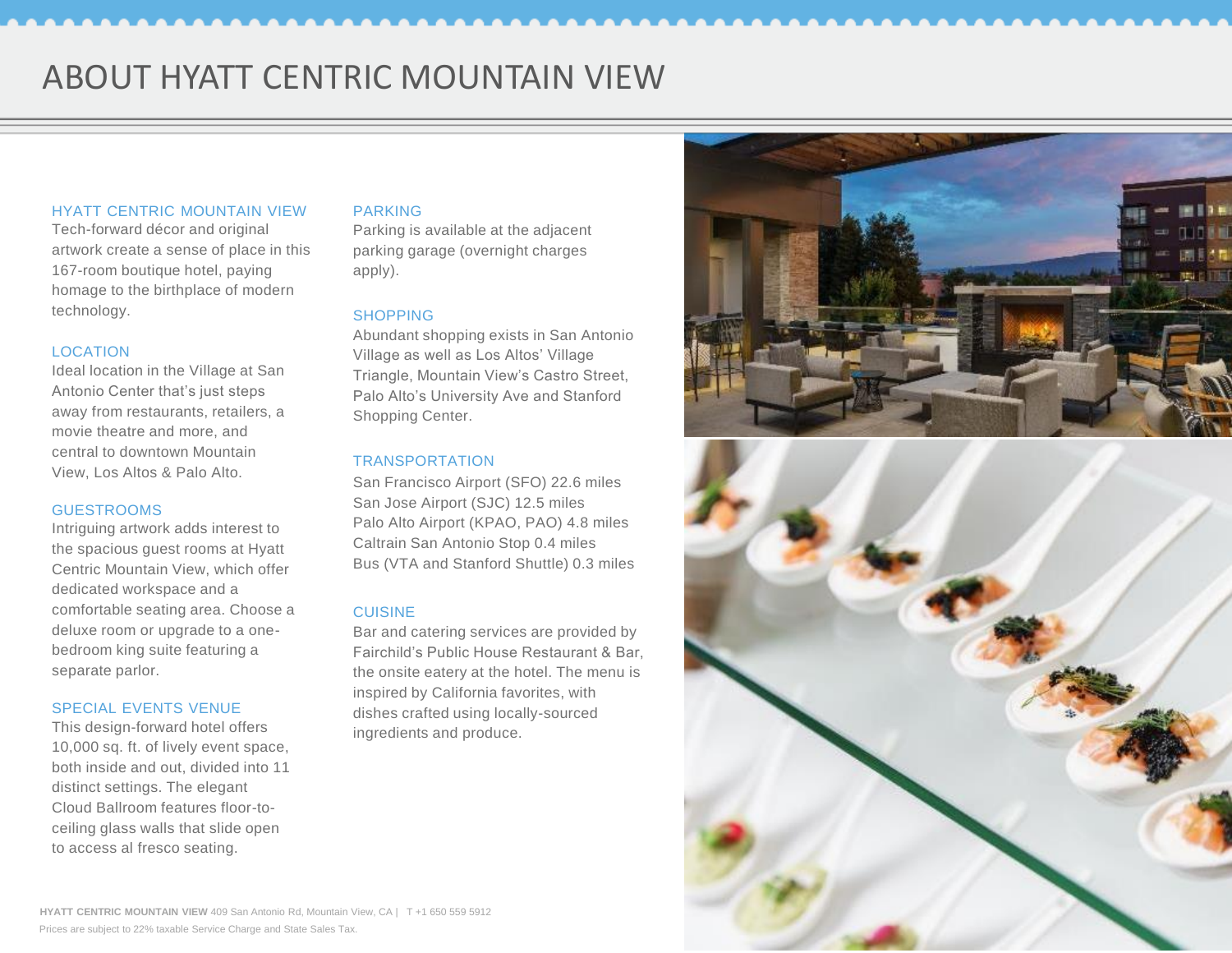# PACKAGE INTRODUCTION

### ALL MEAL PACKAGES INCLUDE

Bride & Groom Menu Tasting Honeymoon Suite with Amenity on Evening of Reception for Bride & Groom Complimentary Room Upgrades for Parents of the Bride & Groom at Group Rates Discounted Guestroom Group Rates Complimentary Public Parking Garage Ballroom Rental (5 hours, with noise reduction by 10 pm) 16 X 16 Dance Floor Cocktail Rounds, Dining Rounds, Chairs, Floor Length Ivory Linens, **Centerpieces** China, Stemware, Flatware Cocktail Hour with a Sparkling Wine or Cider Toast Coffee, Tea, Water Service, Artisanal Bread Rolls and Whipped Butter Cake Cutting (Cake Excluded) Vendor Meals (Salad + Main Course) | \$54 per person

### STARTUP BUFFET PACKAGE | \$110 PER PERSON

Cocktail Hour | Three Passed Hors D'oeuvres Buffet | One Starter, Two Sides, Two Entrees

### INNOVATION PLATED PACKAGE | \$155 PER PERSON

Cocktail Hour | Three Passed Hors D'oeuvres, One Display Plated | One Starter, Selection of Two Entrees One Bottle of Red & White Wine Per Table

### SILICON VALLEY PLATED PACKAGE | \$190 PER PERSON

Cocktail Hour | Four Passed Hors D'oeuvres, Two Displays Plated | One Starter, Selection of Two Entrees 2 Hour Full Hosted Bar

EXTERNAL CATERING PACKAGE | \$55 PER PERSON

CHILDREN'S MENU | \$23 PER PERSON

BAR PACKAGES | RATES VARY

DAY OF EVENT COORDINATION | \$1,500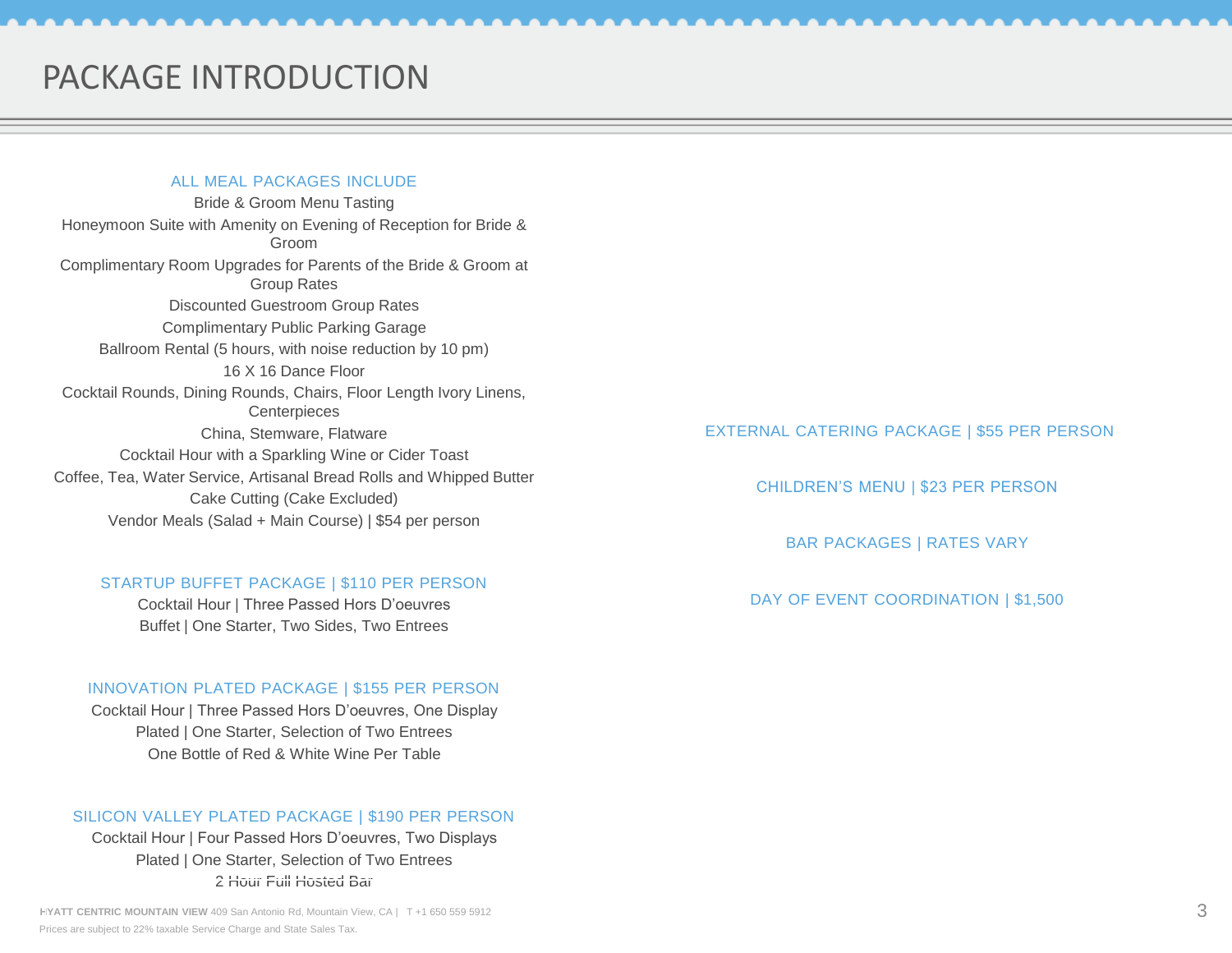# STARTUP BUFFET PACKAGE | \$110 PER PERSON

Cocktail Hour | Three Passed Hors D'oeuvres Buffet | One Starter, Two Sides, Two Entrees



### PASSED HORS D'OEUVRES | SELECT THREE

Coconut Shrimp with Chili Lime Sauce Vegetable Samosas with Cilantro Chutney Mini Beef Wellington with Demi Glaze Heirloom Tomato and Basil Bruschetta Goat Cheese and Organic Mushroom Crostini

### SALADS | SELECT ONE

Arugula Salad with Figs, Poached Pears, Candied Walnuts and Red Balsamic Vinaigrette Field Green Salad, Fresh Local Strawberries, Roasted Beets, Toasted Almonds, Sweet Basil Vinaigrette

## SIDES | SELECT TWO

Locally Made Gnocchi, Salinas Spinach, Roasted Foraged Mushrooms, Sun-Kissed Tomatoes, Lemon Brown Butter and Romano Cheese Herbed Fingerling Potato Has, Roasted Brussel Sprouts, Foraged Mushrooms, Roasted Garlic, Balsamic Glaze Cavatappi Pasta with Marked Vegetables, Organic Baby Spinach, Wild Mushrooms and Roasted Tomato Pesto California Grown Roasted Cauliflower, Baby Kale, Roasted Bell Pepper, Toasted Almond Salsa Verde Roasted Eggplant, Zucchini, Bell Pepper and Cippolini Onion Melody, Basil Pesto Vinaigrette Roasted Garlic and Herbs Yukon Mashed Potatoes

# ENTREES | SELECT TWO

Herb Crusted Chicken Breast with Roasted Brussel Sprouts and Basil Pesto Vinaigrette

Seared Chicken Breast, Foraged Mushrooms, Pea Farro Risotto and Thyme Jus Pan Caramelized Sustainable Catch with Grilled Lemons, Caper Beurre Blanc, Spinach Chips

Seared Salmon, Herb Marinated Artichoke Hash, Tomato-Fennel Broth Cabernet Braised Beef Short Ribs, Blistered Cherry Tomatoes, Pan Jus Oven Roasted Wagyu Beef Flat Iron Steak, Marble Potatoes, Shiraz Demi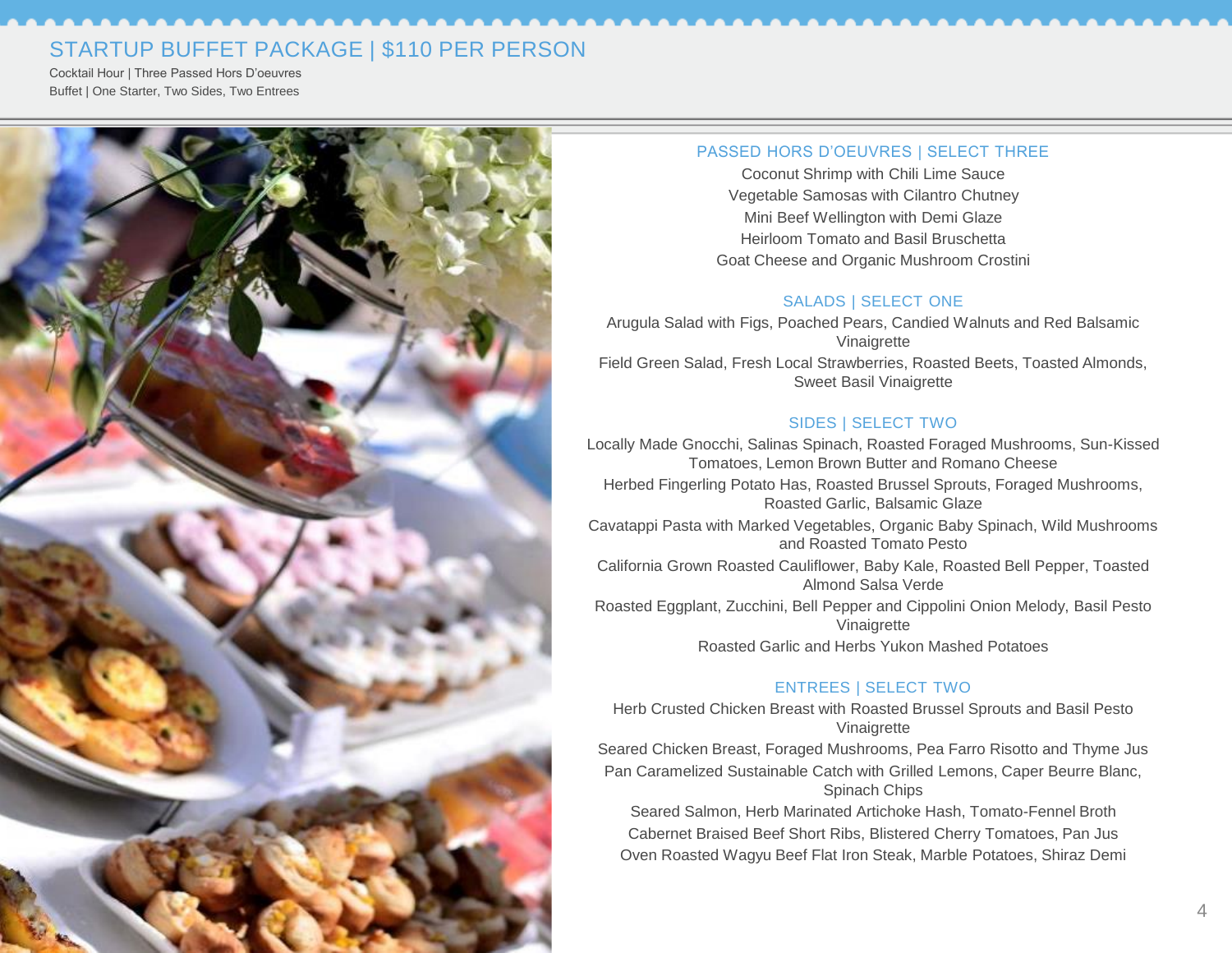# INNOVATION PLATED PACKAGE | \$155 PER PERSON

Cocktail Hour | Three Passed Hors D'oeuvres, One Display Plated | One Starter, Selection of Two Entrees One Bottle of Red & White Wine Per Table

### DISPLAY PLATTER | SELECT ONE

Crudité Plater California Artisanal Cheese Display

### PASSED HORS D'OEUVRES | SELECT THREE

Coconut Shrimp with Chili Lime Sauce Vegetable Samosas with Cilantro Chutney Mini Beef Wellington with Demi Glaze Heirloom Tomato and Basil Bruschetta Goat Cheese and Organic Mushroom Crostini Antipasto Skewer, Cherry Tomato, Kalamata Olive and Fresh Mozzarella Brie and Raspberry Filo Triangle Artichoke and Boursin Croquette

### STARTERS | SELECT ONE

Mache, Frisée and Baby Spinach Salad, Pickled Fennel, Local Fresh Raspberries, Candied Pecan, Humboldt Fog Cheese and Sweet Basil Vinaigrette SF Farmer's Market Salad, Hand Picked Field Greens, Orange Segments, Marcona Almonds, Cypress Grove Goat Cheese, Beet Ribbons, Honey -Balsamic Vinaigrette Lolla Rossa with Honey Roasted Apples, Midnight Moon Goat Cheese, Toasted Walnuts, Minus 8 Vinaigrette

Artisanal Greens with Candied Walnuts, Roasted Beets, Fresh Strawberries, White Balsamic Vinaigrette

# ENTREES | SELECT TWO

House Made Three Cheese Ravioli, Roasted Foraged Mushrooms, Toasted Pignoli, Sage -Brown Butter Sauce, Shaved Truffles Wild Mushroom Farro Risotto, Sweet English Pea, Sauteed Kale, Balsamic Cipollini Onion, Shaved Parmigiano Reggiano, Roasted Bell Pepper Puree, Balsamic Glaze All -Natural Airline Chicken Breast, Truffled Mushroom and Goat Cheese Risotto, Grilled Asparagus, Thyme Jus Fennel Pollen Crusted Salmon, Creamy Polenta, Fennel Slaw with Preserved Lemon, Seasonal Vegetable and Citrus Beurre Blanc

Slow Cooked Beef Short Rib, Chive Mashed Potatoes, Grilled Asparagus, Herb -Infused Braising Liquor

Grilled Petit Filet Mignon, Point Reyes Blue Cheese Potato Mash, Heirloom Carrots, Merlot and Veal Marrow Reduction

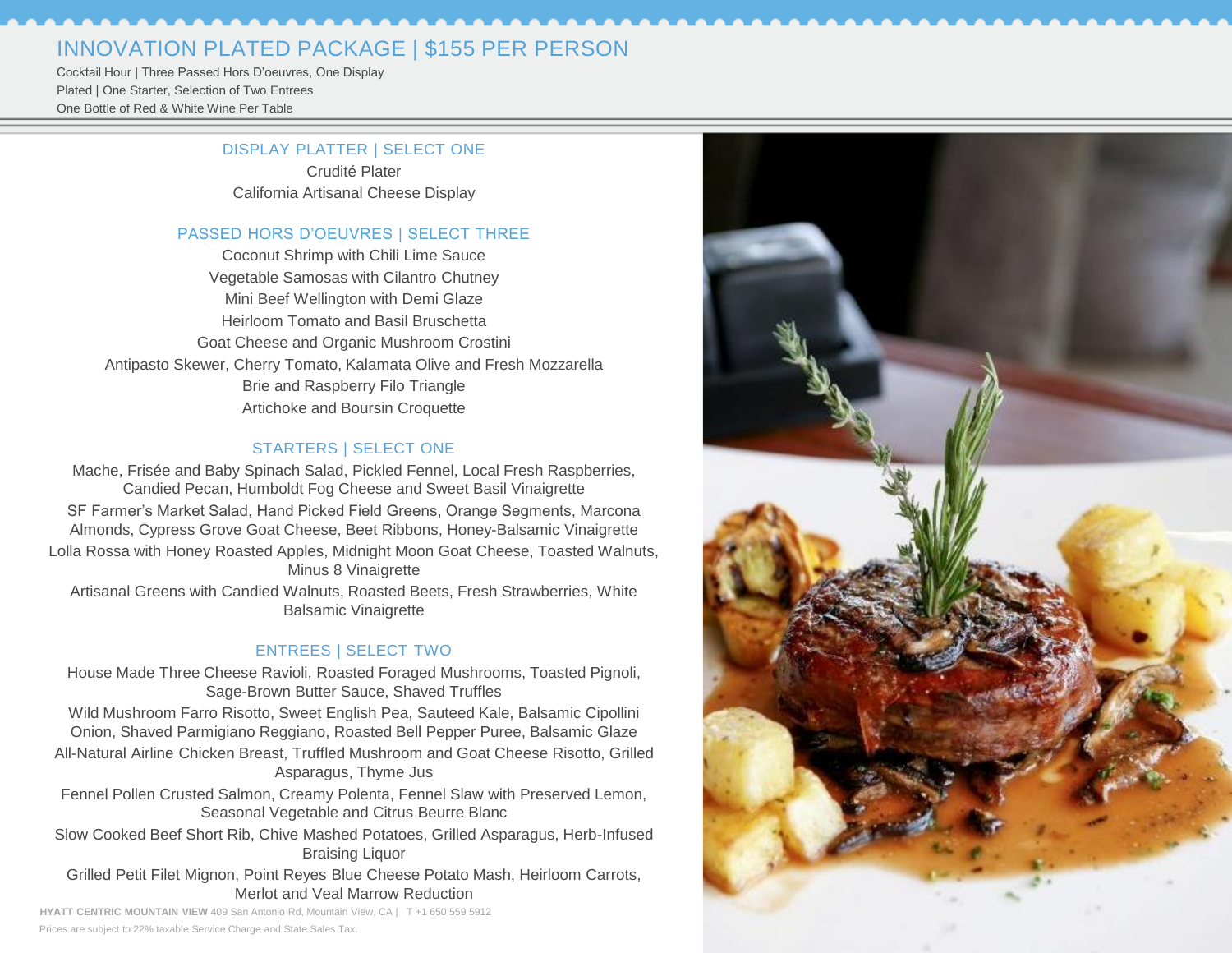# SILICON VALLEY PLATED PACKAGE | \$190 PER PERSON

Cocktail Hour | Four Passed Hors D'oeuvres, Two Displays Plated | One Starter, Selection of Two Entrees 2 Hour Full Hosted Bar



### DISPLAY PLATTERS | SELECT TWO

Crudité Plater California Artisanal Cheese Display Napa Valley Antipasto Display

#### PASSED HORS D'OEUVRES | SELECT THREE

Coconut Shrimp with Chili Lime Sauce Vegetable Samosas with Cilantro Chutney Mini Beef Wellington with Demi Glaze Heirloom Tomato and Basil Bruschetta Goat Cheese and Organic Mushroom Crostini Antipasto Skewer, Cherry Tomato, Kalamata Olive and Fresh Mozzarella Brie and Raspberry Filo Triangle Artichoke and Boursin Croquette Seared Local Crab Cakes with Lemon Basil Aioli Dijon Mustard Rub Lamb Lollipops with Blackberry Gastric

### STARTERS | SELECT ONE

Mache, Frisée and Baby Spinach Salad, Pickled Fennel, Local Fresh Raspberries, Candied Pecan, Humboldt Fog Cheese and Sweet Basil Vinaigrette SF Farmer's Market Salad, Hand Picked Field Greens, Orange Segments, Marcona Almonds, Cypress Grove Goat Cheese, Beet Ribbons, Honey-Balsamic Vinaigrette Lolla Rossa with Honey Roasted Apples, Midnight Moon Goat Cheese, Toasted Walnuts, Minus 8 Vinaigrette Artisanal Greens with Candied Walnuts, Roasted Beets, Fresh Strawberries, White Balsamic Vinaigrette Wild Mushroom Bisque Italian Wedding Soup

*\*Braised Short Rib Tortellaci with Grilled Trumpet Mushrooms and Roasted Garlic Demi \$5 Additional per Guest \*Pan Seared Scallops, Asparagus and Pea Risotto, Roasted Bell Pepper Reduction \$5 Additional per Guest*

### ENTREES | SELECT TWO

House Made Three Cheese Ravioli, Roasted Foraged Mushrooms, Toasted Pignoli, Sage-Brown Butter Sauce, Shaved Truffles

Wild Mushroom Farro Risotto, Sweet English Pea, Sauteed Kale, Balsamic Cipollini Onion, Shaved Parmigiano Reggiano, Roasted Bell Pepper Puree, Balsamic Glaze

All-Natural Airline Chicken Breast, Truffled Mushroom and Goat Cheese Risotto, Grilled Asparagus, Thyme Jus Fennel Pollen Crusted Salmon, Creamy Polenta, Fennel Slaw with Preserved Lemon, Seasonal Vegetable and Citrus Beurre Blanc

Slow Cooked Beef Short Rib, Chive Mashed Potatoes, Grilled Asparagus, Herb-Infused Braising Liquor Grilled Petit Filet Mignon, Point Reyes Blue Cheese Potato Mash, Heirloom Carrots, Merlot and Veal Marrow Reduction

Duet of Filet and Lobster: Grilled All-Natural Filet Mignon and Butter Poached Lobster Tail, Roasted Marble Potatoes, Grilled Asparagus, Demi

**HYATT CENTRIC MOUNTAIN VIEW** 409 San Antonio Rd, Mountain View, CA | T +1 650 559 5912 6 Prices are subject to 22% taxable Service Charge and State Sales Tax.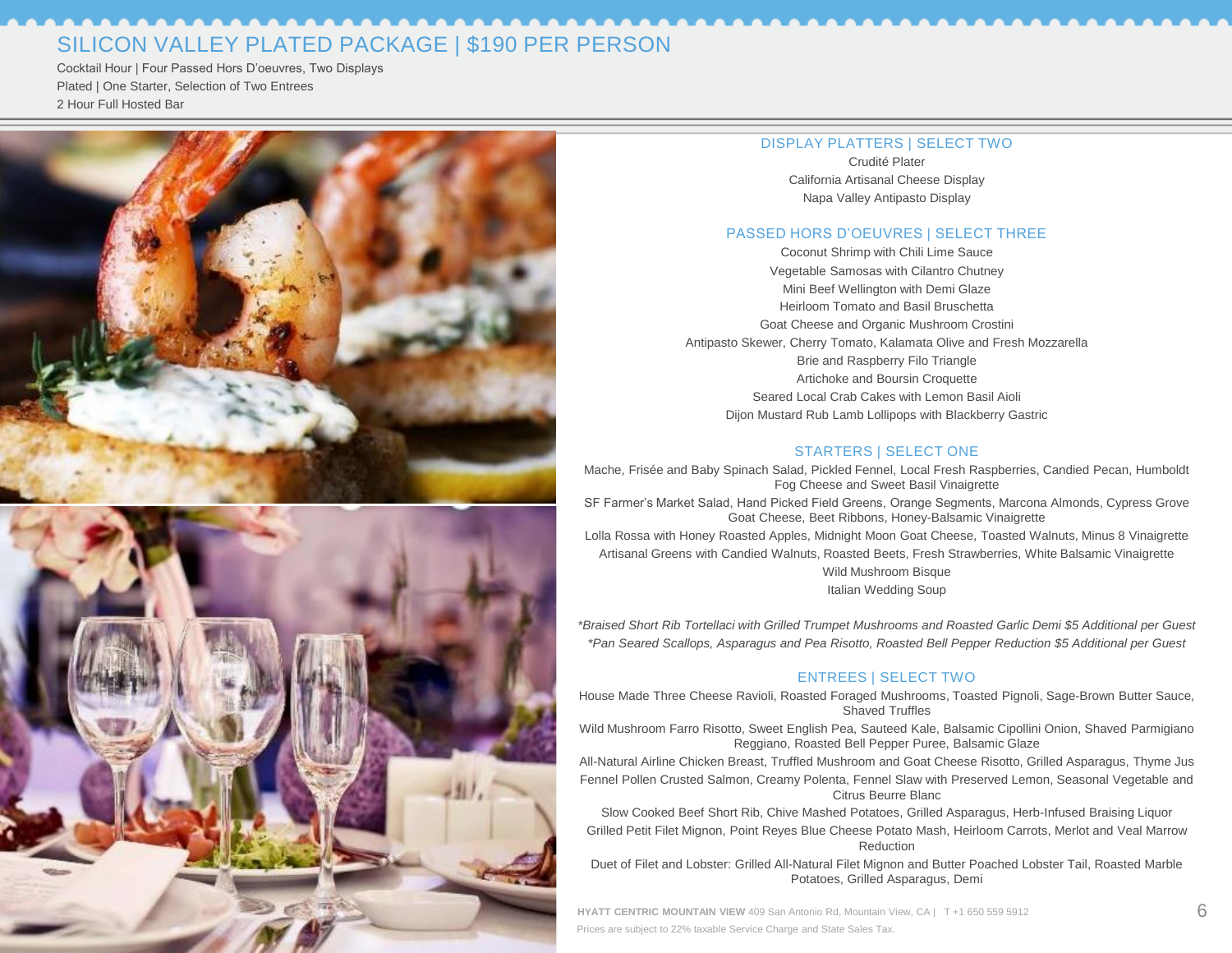# CHILDREN'S MENU | \$23 PER PERSON

Plated | One Sides, One Entrée, One Dessert

# SIDES | SELECT ONE

French Fries Fruit Salad

### ENTREES | SELECT ONE

Kids Burger Chicken Tenders Grilled Cheese Sandwich Kids Pasta Kids Corn Dog Kids Mac and Cheese

### DESSERT Ice Cream Scoop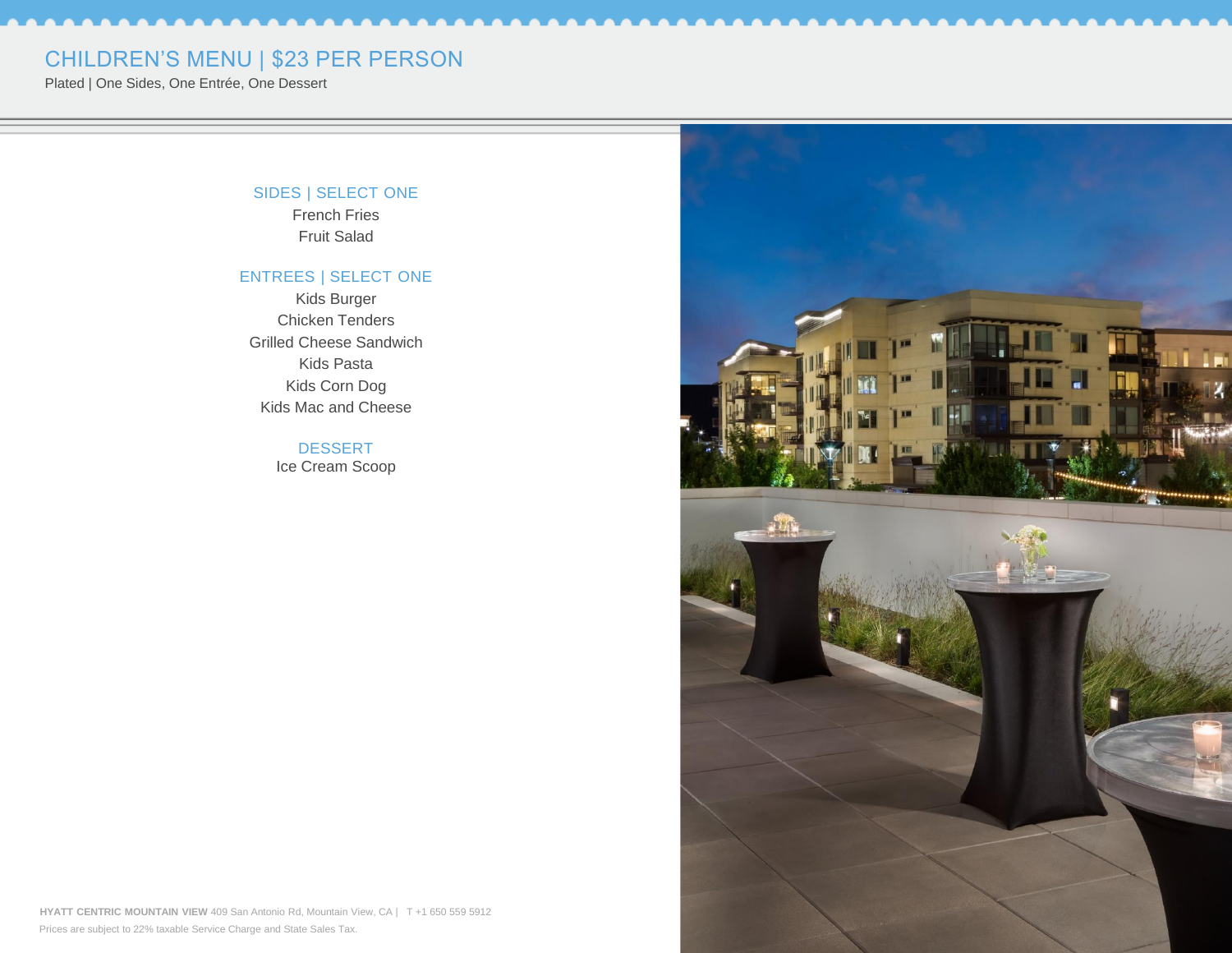# EXTERNAL CATERING PACKAGE | \$55 PER PERSON



## INCLUDED IN PACKAGE

16 x 16 Dance Floor Cocktail Rounds, Dining Rounds, Chairs, Floor Length Ivory Linens, **Centerpieces** China, Stemware, Flatware Cake Cutting (Excludes Cake) Waiver of Liability

### APPROVED VENDOR REQUIRMENTS

Vendor must be professionally incorporated Provide proof of insurance and valid passing health certification Approved by the Hotel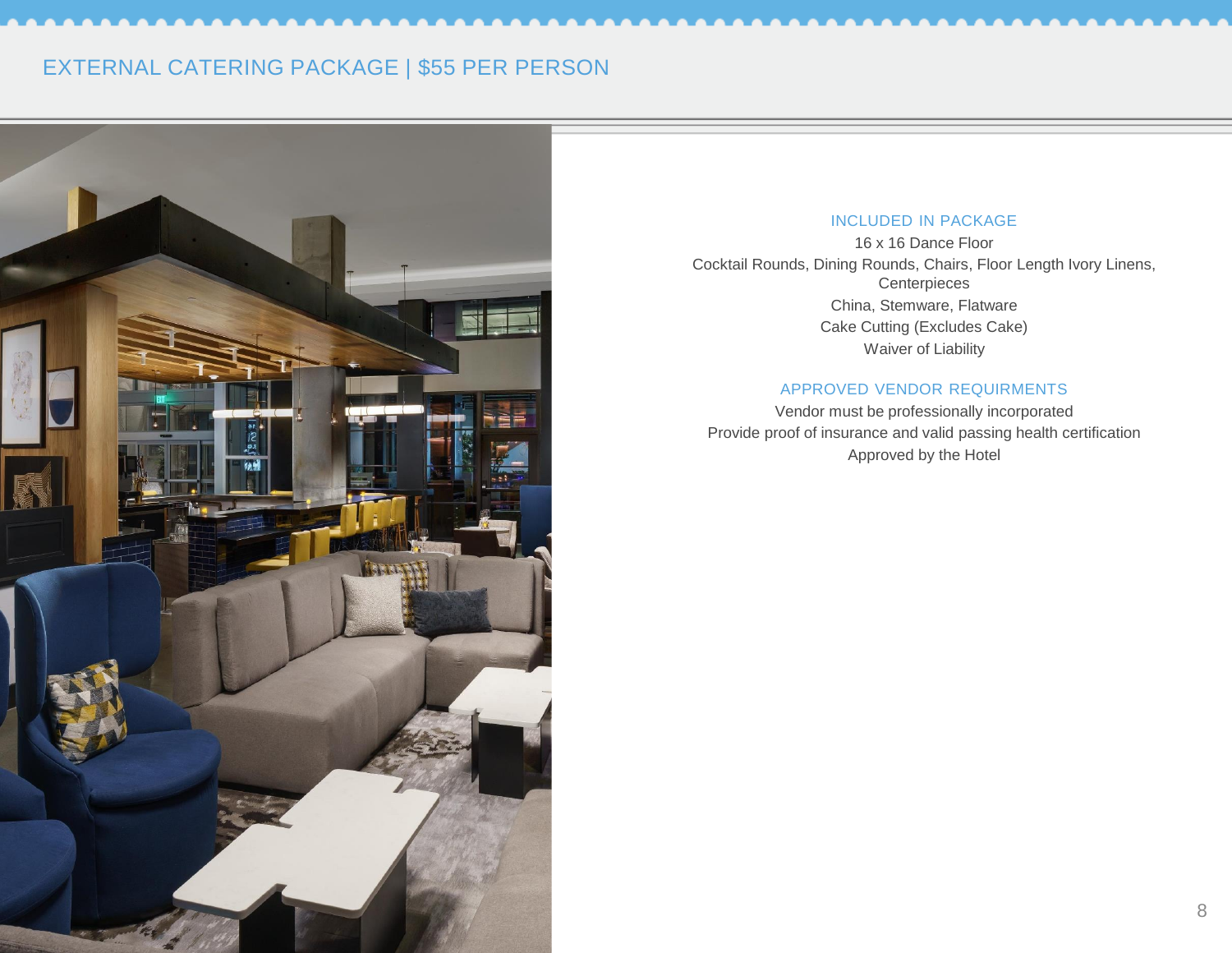# BAR PACKAGES

\$175 Bartender Fee applies to all packages

### SIGNATURE PACKAGES

Canyon Road Wines; Chardonnay, Pinot Noir, Cabernet Sauvignon Spirits: Absolut Vodka, Cruzan Rum, Beefeater Gin, Dewar's White Label Scotch, Jim Beam Bourbon, Seagram's 7 Crown Whiskey Cazadores Tequila

Domestic Beers: Blue Moon, Michelob Ultra, Bud Light

### HOSTED WINE & BEER

Rates Per Person 1 st Hour - \$20 2<sup>nd</sup> Hour - \$23 3 rd Hour - \$27 4 th Hour - \$30

### HOSTED WINE, BEER & SPIRITS

Rates Per Person 1 st Hour - \$25 2<sup>nd</sup> Hour - \$40 3 rd Hour - \$50 4<sup>th</sup> Hour - \$58

### CASH BAR

\$500 Minimum Spend | On Consumption Wine - \$11 Spirits - \$11 Domestic Beer - \$7 Sodas & Water - \$7 Juices - \$7

### PREMIUM PACKAGES

J. Lohr Wines; Chardonnay, Pinot Noir, Cabernet Sauvignon Spirits: Grey Goose Vodka, Bacardi Superior Rum, Bombay Sapphire Gin, Johnnie Walker Black Label Scotch, Maker's Mark Bourbon, Crown Royal Whiskey, Patron Silver Tequila Domestic Beers: Heineken, Modelo, Corona

### HOSTED WINE & BEER

Rates Per Person st Hour - \$25 nd Hour - \$28 rd Hour - \$32 th Hour - \$35

### HOSTED WINE, BEER & SPIRITS

Rates Per Person 1 st Hour - \$30 2<sup>nd</sup> Hour - \$45 3 rd Hour - \$55 4 th Hour - \$63

### CASH BAR

\$500 Minimum Spend | On Consumption Wine - \$13 Spirits - \$13 Imported Beer - \$11 Local Craft Beer - \$9 Sodas & Water - \$7 Juices - \$7